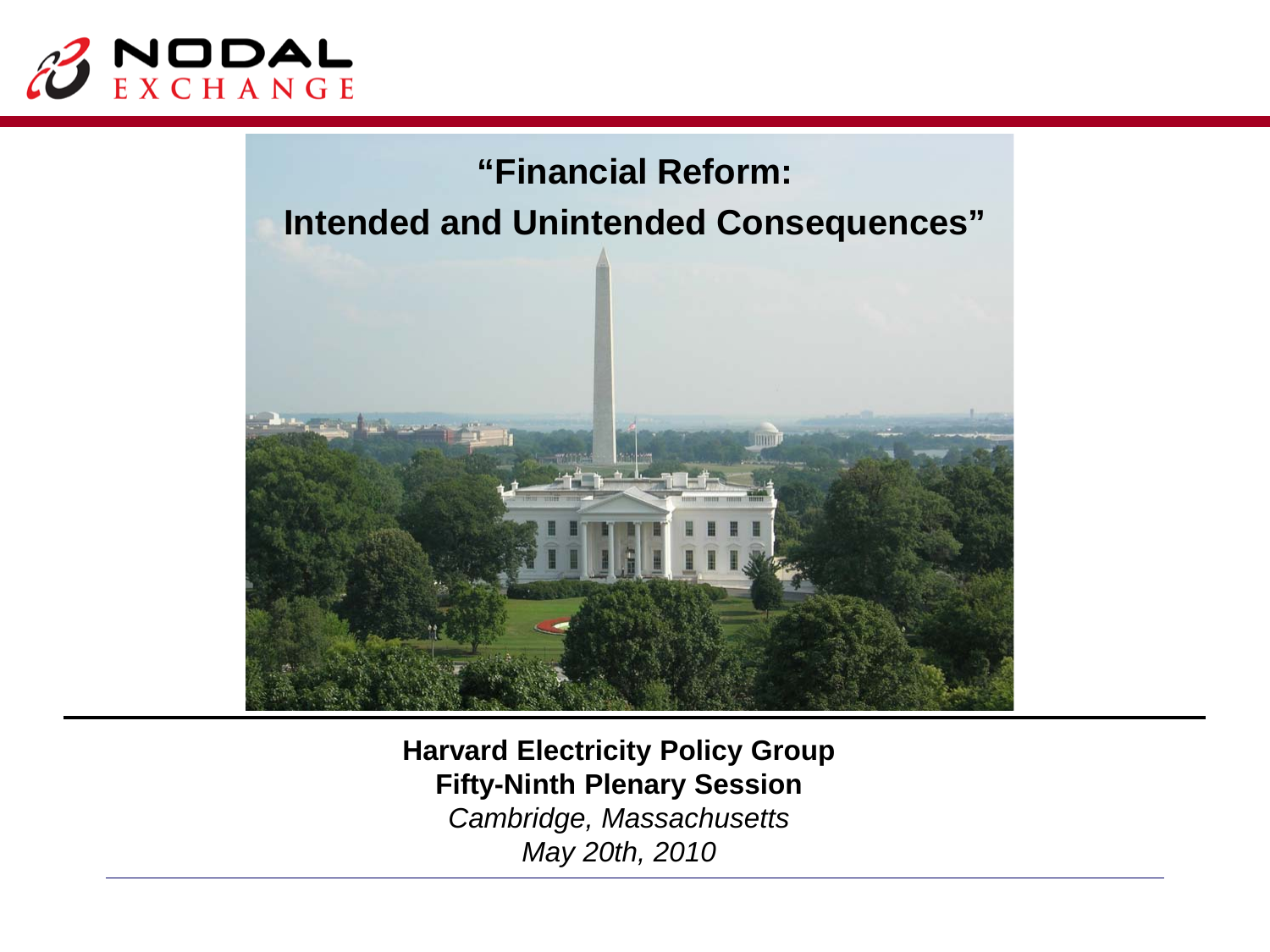

## **What is Nodal Exchange?**

- New cash-settled electric power futures exchange
- Launched April 8th, 2009
- Providing ability to trade  $\sim$ 1,800 hubs, zones, and nodes across five RTOs/ISOs: ISO-NE, NYISO, PJM, MISO and CAISO
- Rolling four years on 88 locations, one year on all others
- Two platforms: auction and over-the-counter (OTC) negotiated transactions (e.g., broker) submission for clearing
- Auctions held daily
- Central counterparty cleared market for all transactions through LCH.Clearnet
- Value-at-Risk (VaR) based margining methodology providing substantial efficiencies for portfolios relative to SPAN margining
- All margining based on Nodal Exchange positions; not bids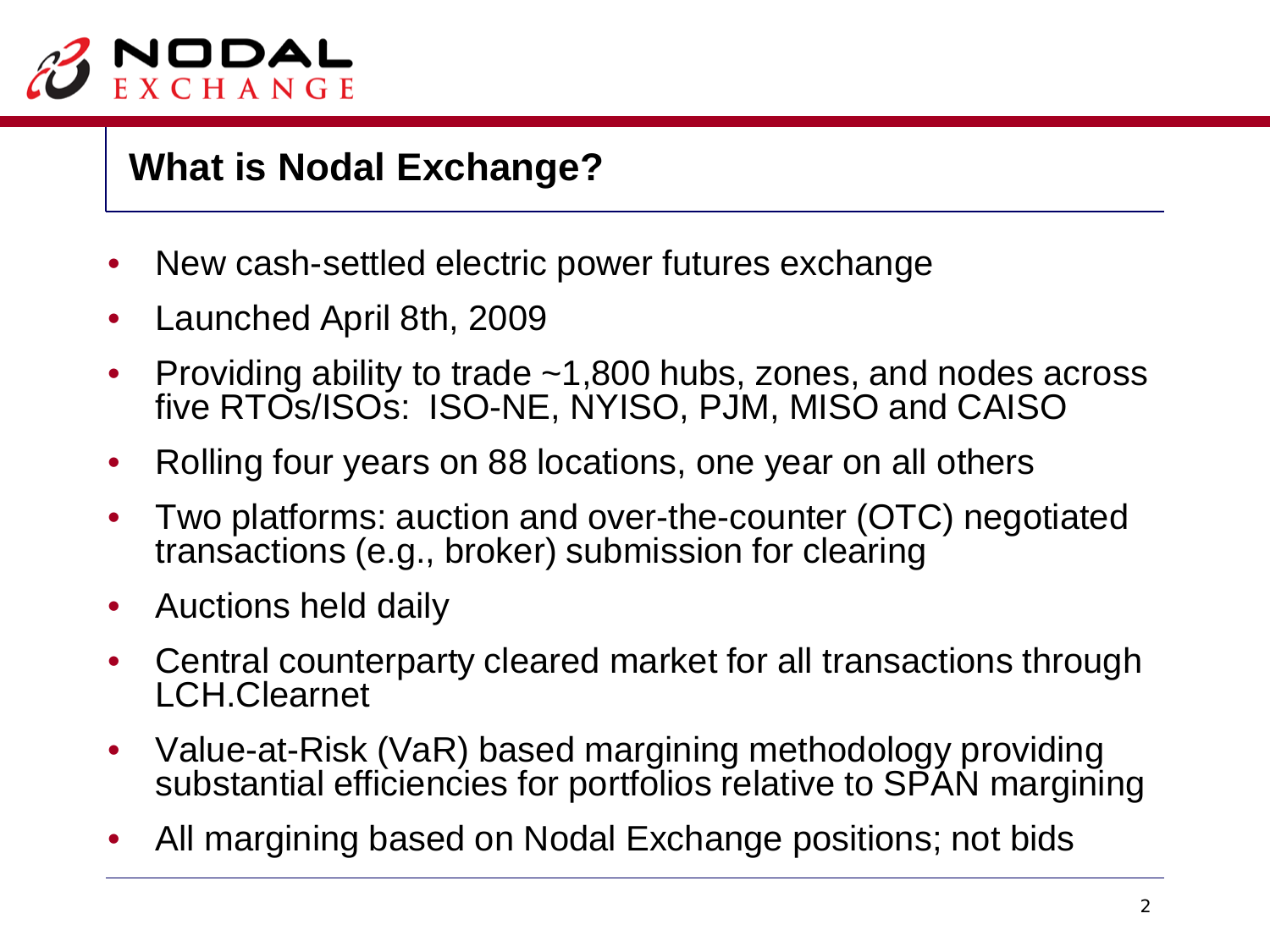

## **Why not just regulate credit default swaps?**

- The AIG bailout wasn't about credit default swaps, it was about the **counterparty risk Counterparty Risk Bank**
- "I view derivatives as time bombs, both for the parties that deal in them and the economic system… Unless derivatives contracts are collateralized or guaranteed, their ultimate value also depends on the creditworthiness of the counter-parties to them … "
	- *Warren Buffett, 2002 Berkshire Hathaway Annual Report*



#### **Proposed Solution:**

Centrally Clear as many derivatives as possible taking the risk out of the counterparties to a deal, and placing it in the hands of a regulated independent central clearinghouse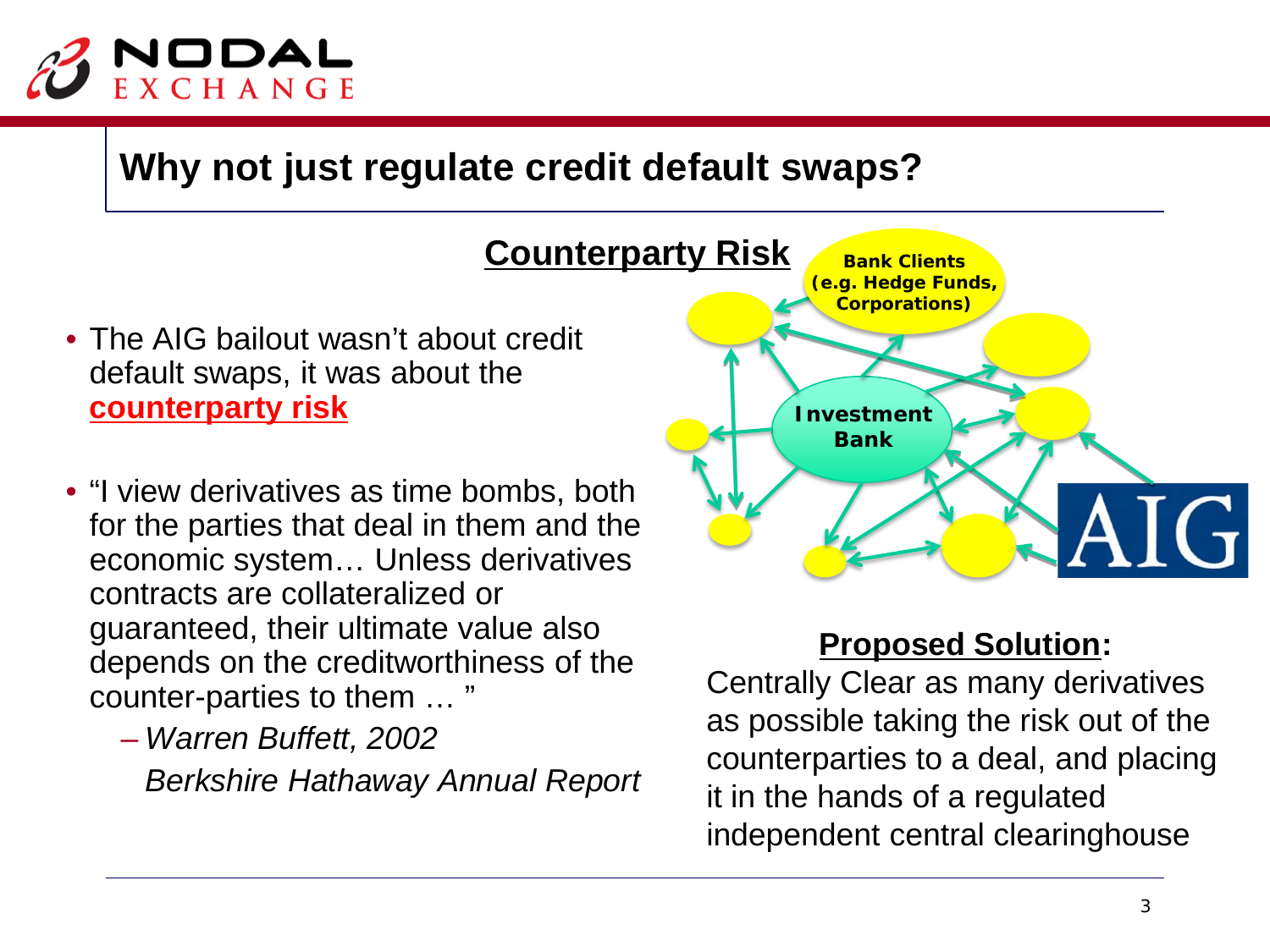

**Clearing more derivatives is a global objective, not just the US government's**

## **The G-20 Leaders in September 2009 concurred that:**

- "All standarized OTC derivative contracts should be traded on exchanges or electronic trading platforms, where appropriate, and cleared through central counterparties by end-2012 at the latest."
- "OTC derivative contracts should be reported to trade repositories."
- "Non-centrally cleared contracts should be subject to higher capital requirements."

# *Congress and the Administration are working toward achieving these goals in the United States*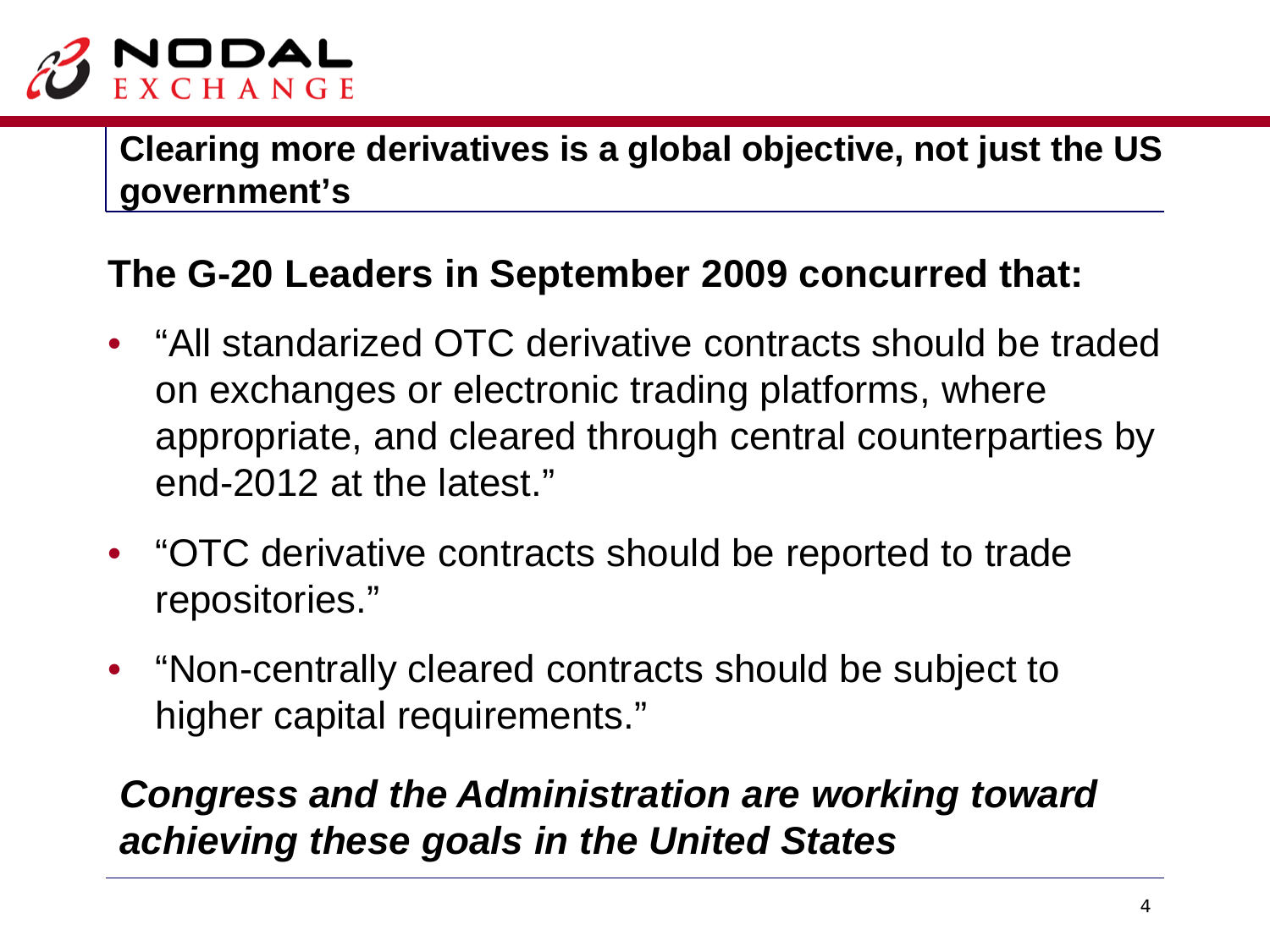

**Legislation may result in some grey areas in definitions; showing good faith efforts to clear may be wise**

| <b>Clearly</b><br><b>Standard</b> | <b>Sufficiently Standardized?</b> | <b>Clearly</b><br><b>Non-standard</b> |
|-----------------------------------|-----------------------------------|---------------------------------------|
|                                   |                                   |                                       |

| <b>Major Swap</b>              | <b>Not a Major</b> |
|--------------------------------|--------------------|
| <b>Major Swap Participant?</b> | <b>Swap</b>        |
| <b>Participant</b>             | <b>Participant</b> |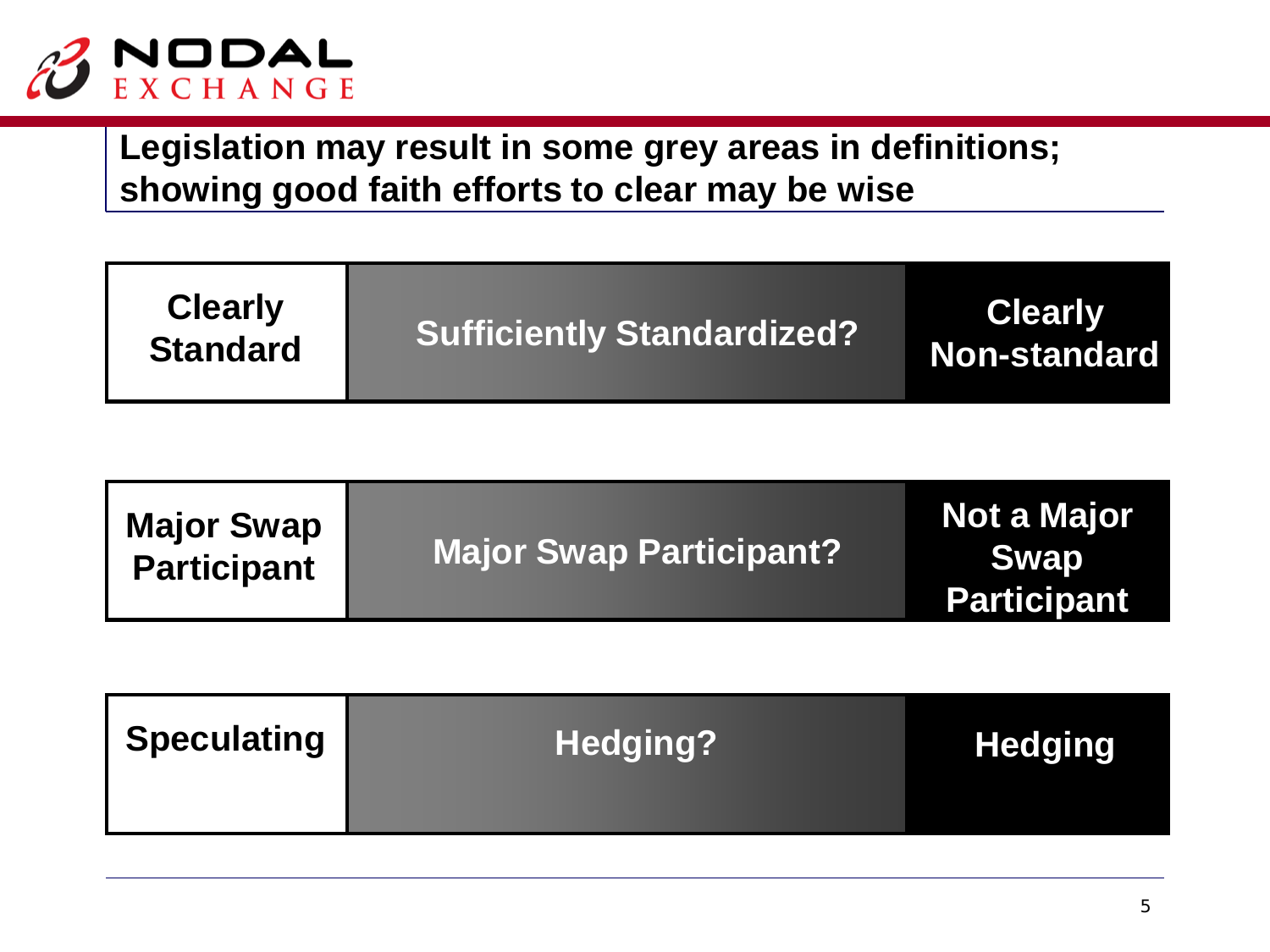

**Regardless of government mandate, there are benefits to clearing power transactions**

- **1. Access to a wider range of market participants resulting in greater liquidity and better pricing**
- **2. Eliminates need to manage and monitor counterparty risk, including credit downgrades**
- **3. Total transaction cost, including default risk, is often lower than bilateral transactions that are not cleared**
- **4. Clearing allows netting of positions across the portfolio, freeing capital that may be tied up**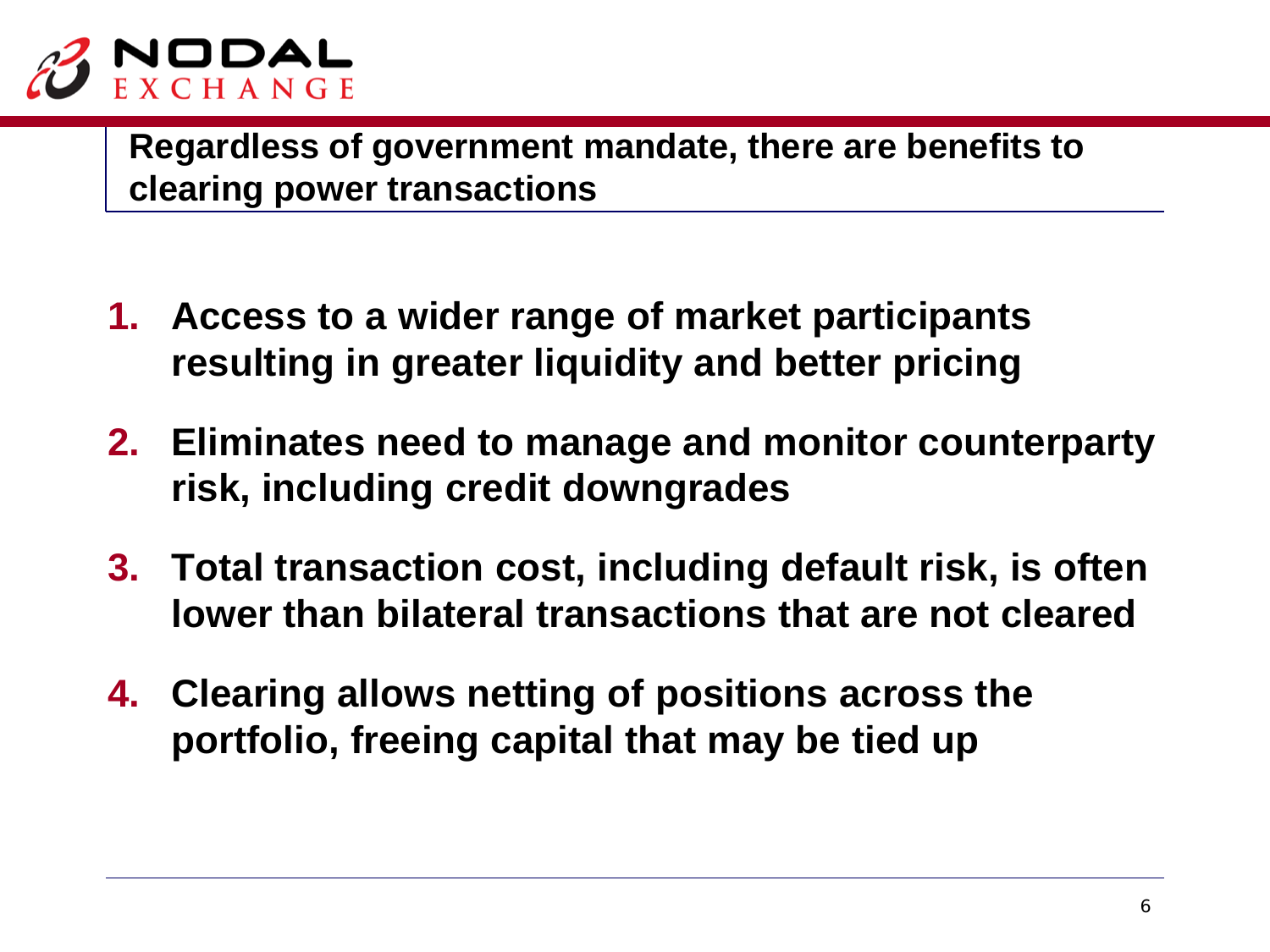

#### **1. Cleared markets provides access to more counterparties**



Source: Nodal Exchange Analysis, ratings from Moody's Long Term Unsecured ratings as available and FTR Data is volume weighted from<br>Monthly Annual and Long term Austings in RIM ISONE NVISO and MISO hald Desember 2008 to Se Monthly, Annual and Long-term Auctions in PJM, ISONE, NYISO and MISO held December 2008 to September 2009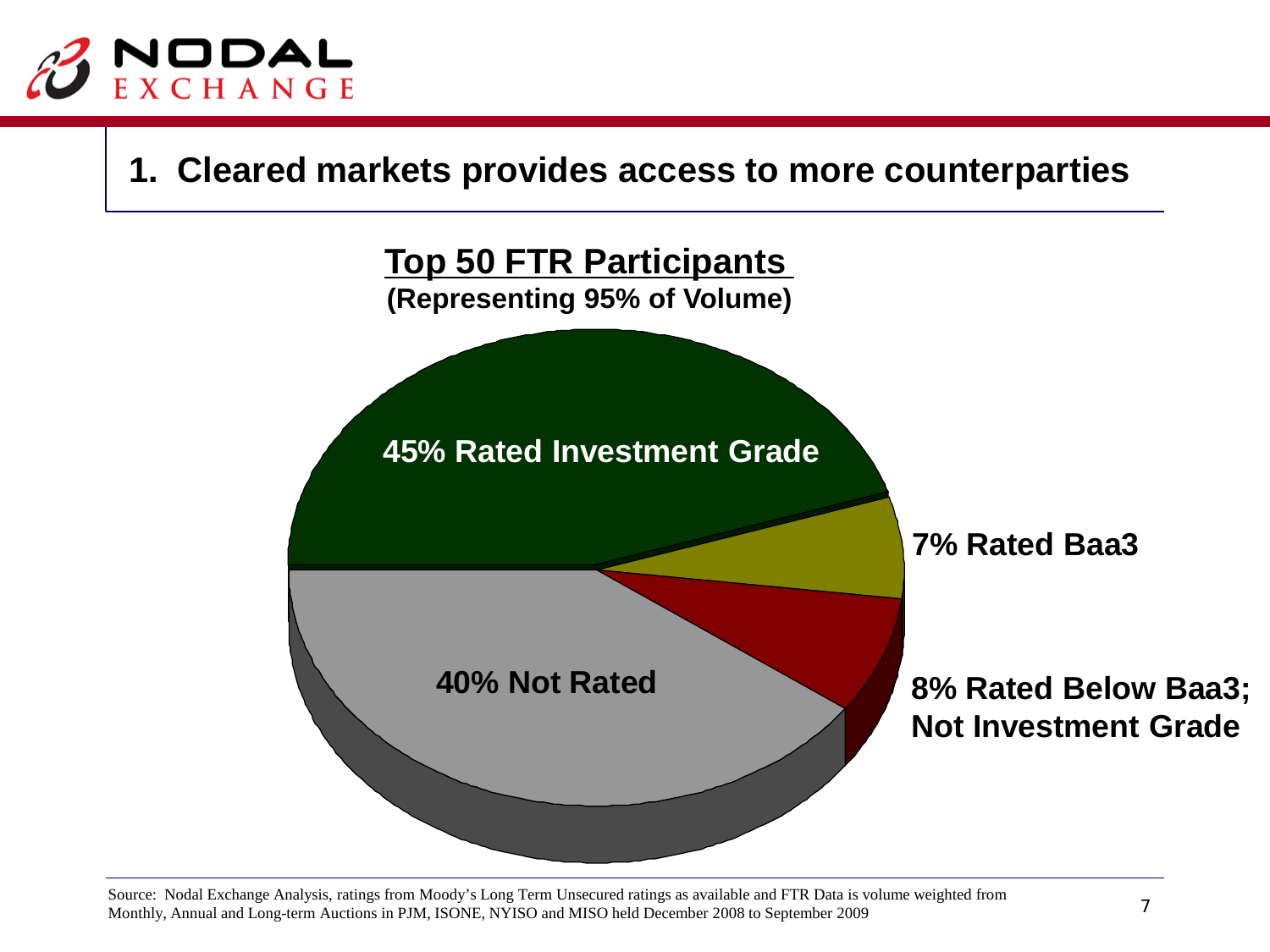

### **Access to more counterparties results in better terms**

- "Companies that are able to identify and manage commodity risks effectively through dynamic hedging programs…are viewed more favorably than those that do not hedge."
- "A number of large financial institutions have decided to exit the commodity trading markets"
- "Given the recent spate of counterparty exits, we believe that utilities will have fewer counterparties with which to trade"
- "The terms…may become more onerous than exist today"

*Quotes taken from Moody's Utility Outlook January 2009*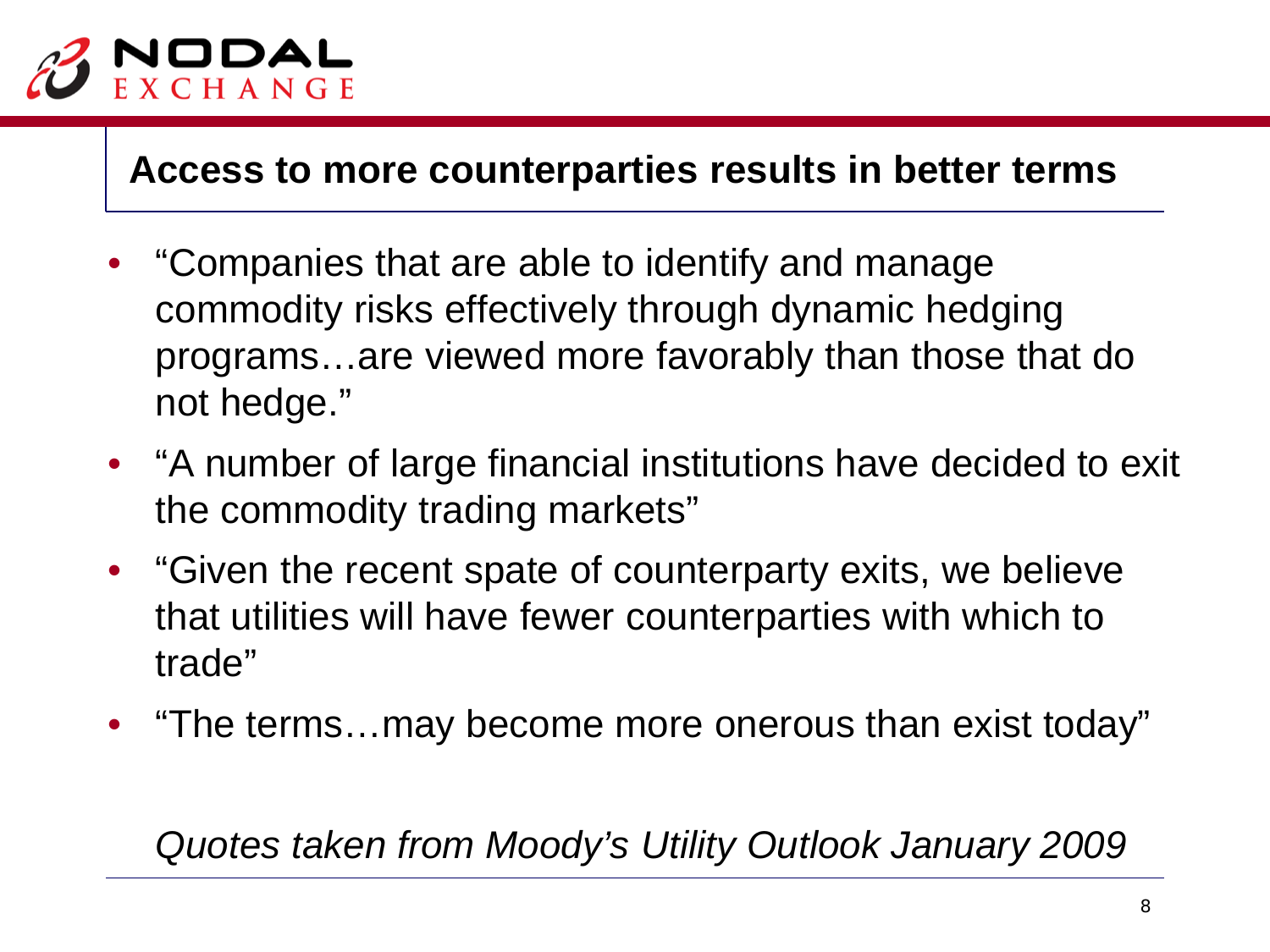

## **2. Clearing avoids managing rating downgrades which can happen quickly, in large numbers and unexpectedly**



Source: Moody's; tracking of 28 companies listed as the merchant wholesale power sector with significant merchant energy/commodity trading/non-regulated activity in Moody's Special Comments Report October 2008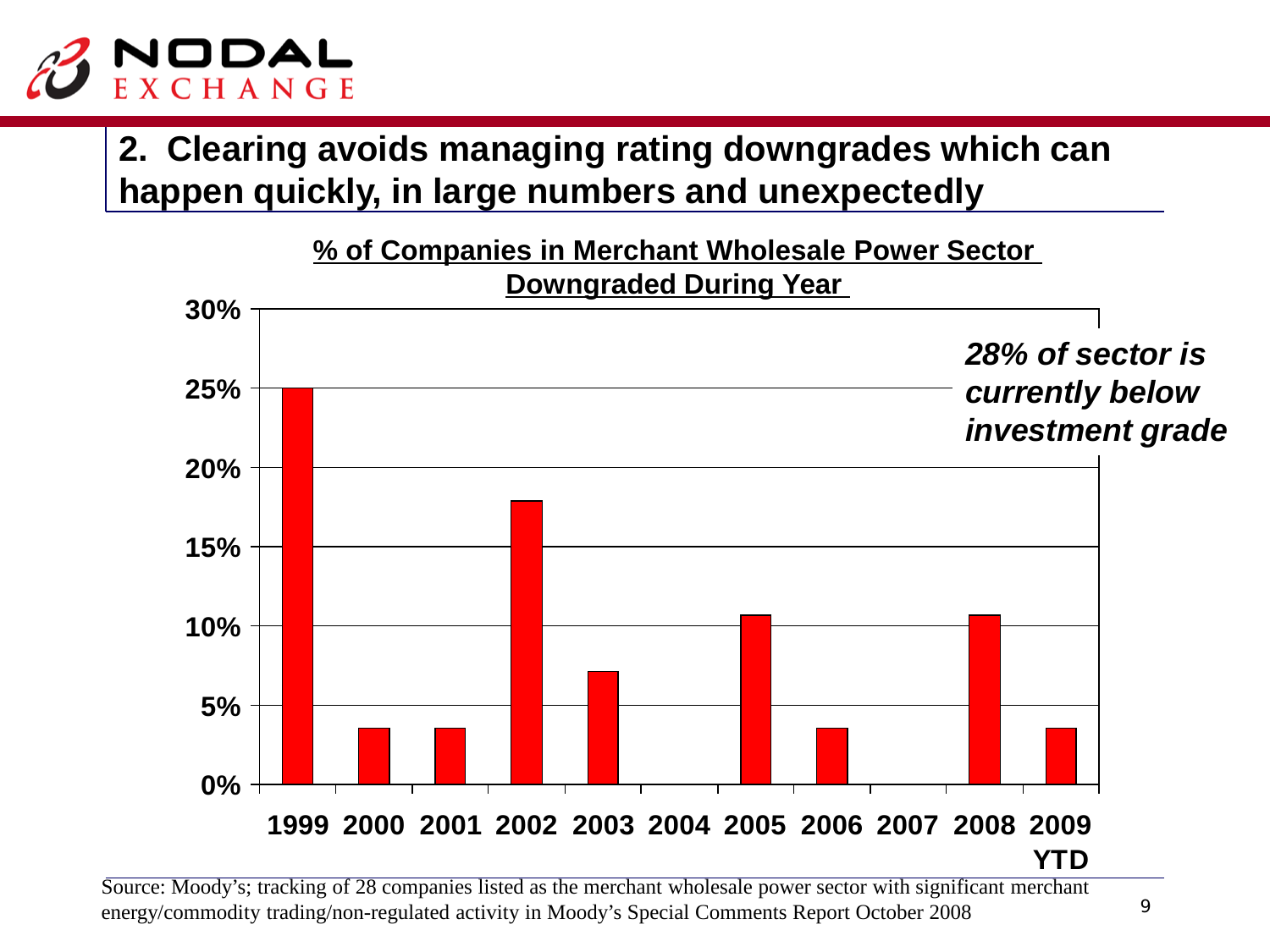

## **3. Transaction costs should include default risk**

- Clearing requires margining in order to cover potential costs of defaults: Defaulter pays not the viable surviving entities
- Choosing to conduct bilateral transactions without similar margining/collateral levels exposes company to default risk
- Estimated average cost from counterparty defaults in bilateral transaction not cleared: 84 basis Points – more than the estimated costs of clearing in total
	- *Committee of Chief Risk Officers (CCRO) "Market Clearing in the Energy Industry" February 2006*



**Category 5 Hurricanes can hit New Orleans; building a stronger levee system costs more in the short term, but less in the long term**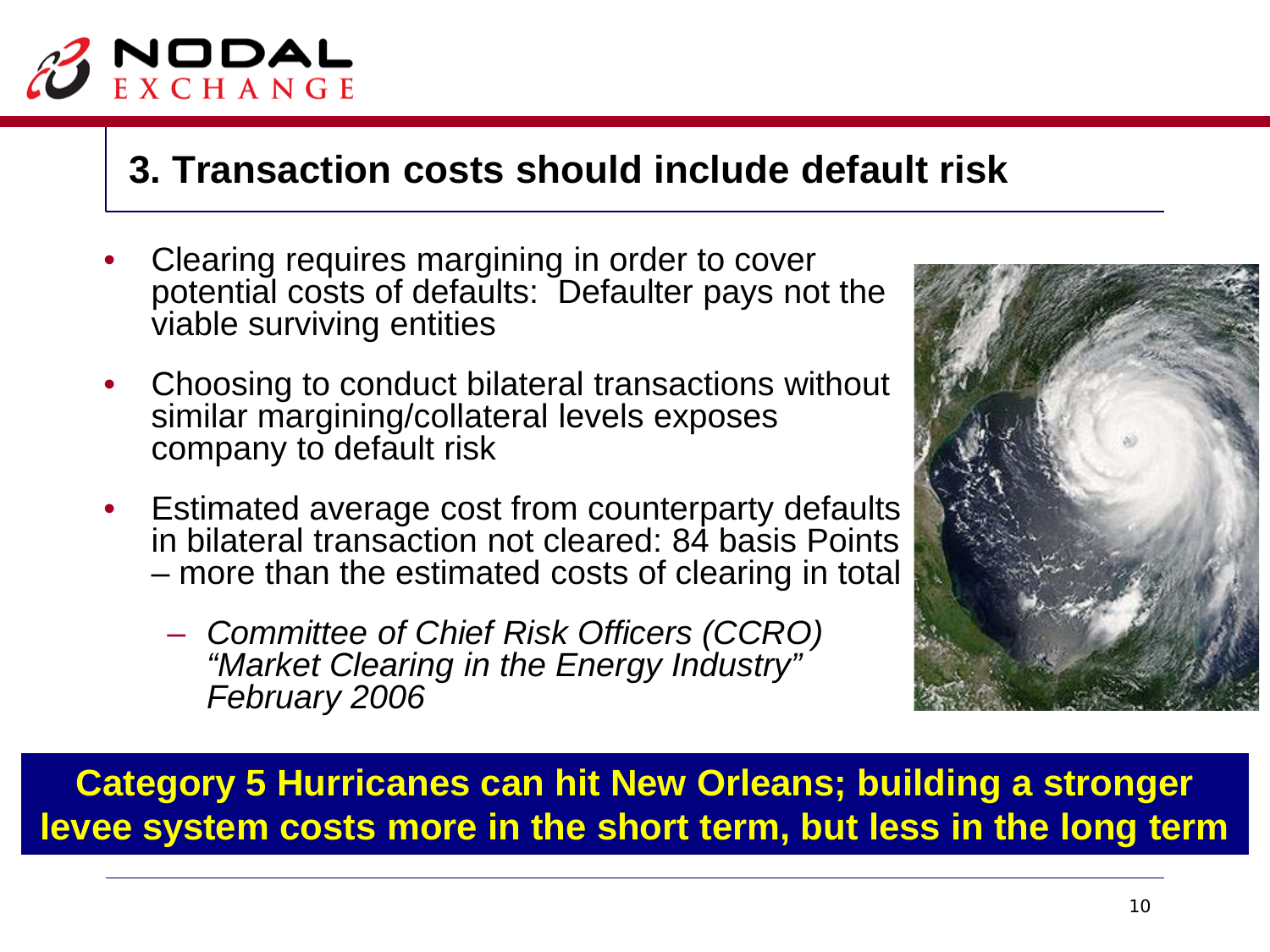

## **Those involved in the April sinking of the Deepwater Horizon oil rig may now wish they had spent more to manage risk**

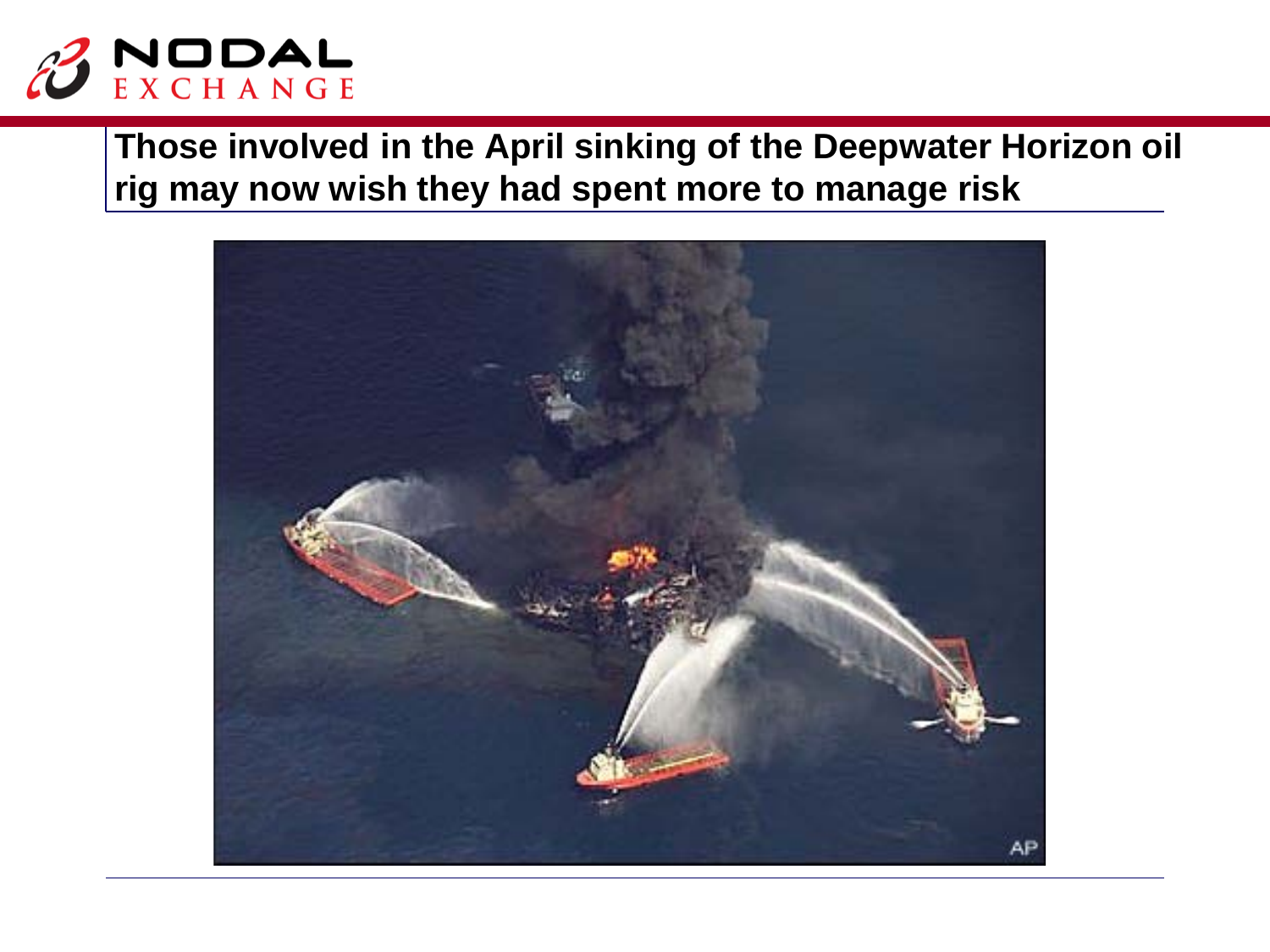

**4. Clearing allows participants to efficiently net across positions, reducing exposure and required collateral**

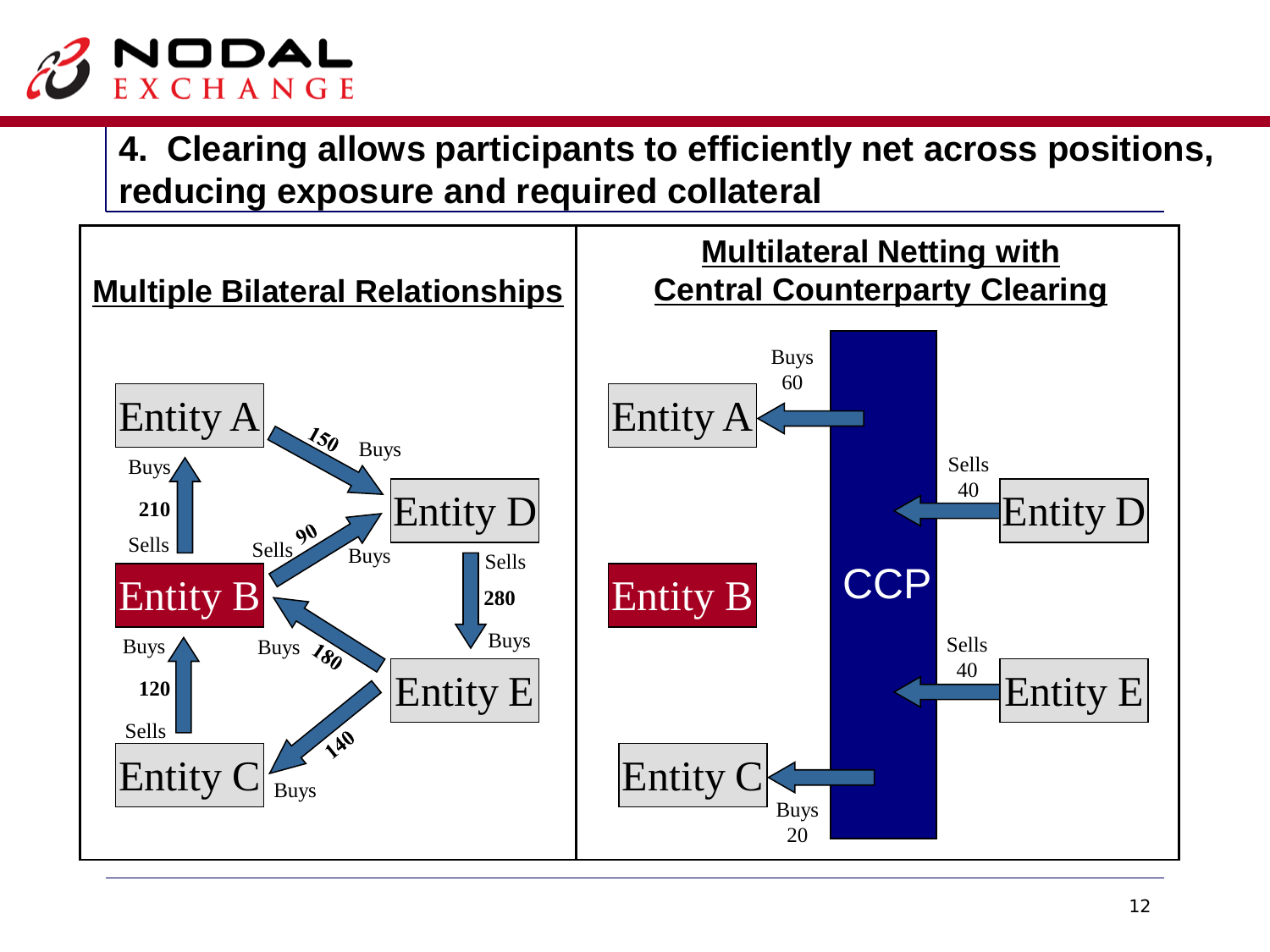

#### **Background: Role of FTRs**

- An FTR is a financial instrument that entitles the holder to receive compensation for certain congestion-related transmission charges that arise when the grid is congested and differences in locational prices result from the redispatch of generators out of merit order to relieve that congestion
- FTR auctions provide a way for the RTO/ISO to pre-sell the congestion they will collect on the network via financial instruments that give participants the right to collect congestion revenues along a particular path
- **FTR auction markets exist for two purposes:**
	- **Congestion revenue distribution and**
	- **Providing RTO/ISO market participants the ability to hedge congestion**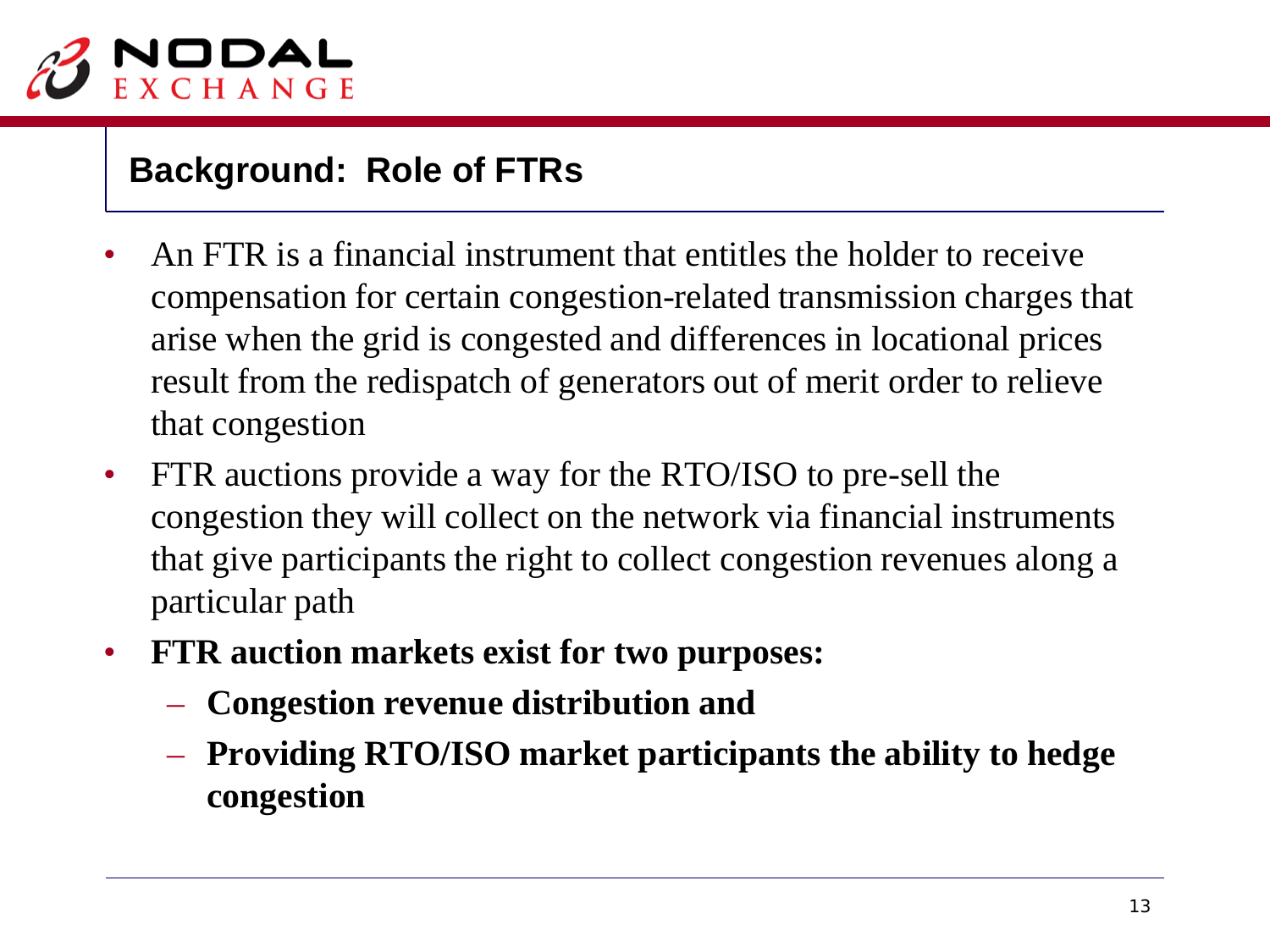

#### **Background: Clearing versus RTO/ISO Credit Management**

- Clearing through an exchange
	- Novation by one central counterparty
	- Margining: initial and variation on positions held
	- Effectively eliminates default/counterparty risk
- RTO/ISO credit management
	- Bid collateral and initial collateral at time of award
	- Default risk shared by all trading participants
		- Exel/Poweredge default in PJM: \$74MM counterflow portfolio resulted in higher payments than expected and left the RTO with a \$52MM default in an annual auction with \$448MM in revenues
		- Lehman default in PJM was also significant: \$18MM